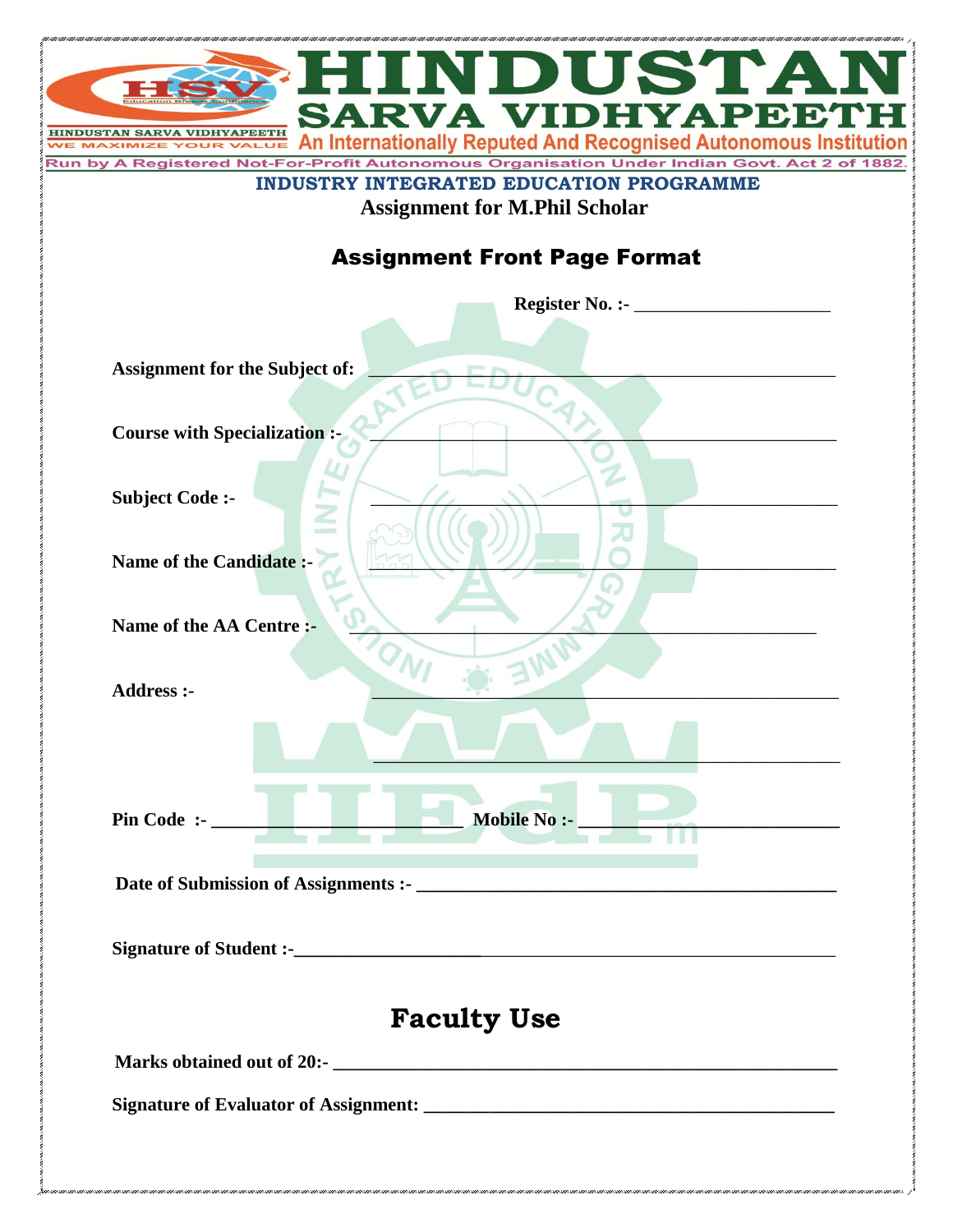# Research Methodology and Computer application

## **Part-A**

- 1. What is Research and describe the type of Research? Write about you research topic and explain?
- 2. Describe the Component of research problem and step of scientific research.
- 3. What is Research Methodology explain it in contest of your research topic?
- 4. What is Data, explain type of sources to collect data and information?
- 5. Describe difference between Schedule and Questionnaire.
- 6. What is sampling explains it in contest of your research?
- 7. What is Computer and explain the use of computer in Research work?
- 8. What is INFLIBNET and how it is useful for research scholar?
- 9. What is Internet and use of internet in research?

# **Part-B**

## **1. Explain - (Answer in 50 Word only)**

- A. Primary Data
- B. Secondary Data
- C. Sampling Errors and Treatment
- **1. Explain –**
- A. Statistical Analysis
- B. Probability Theories
- C. Hypothesis tests
- D. Sample Test